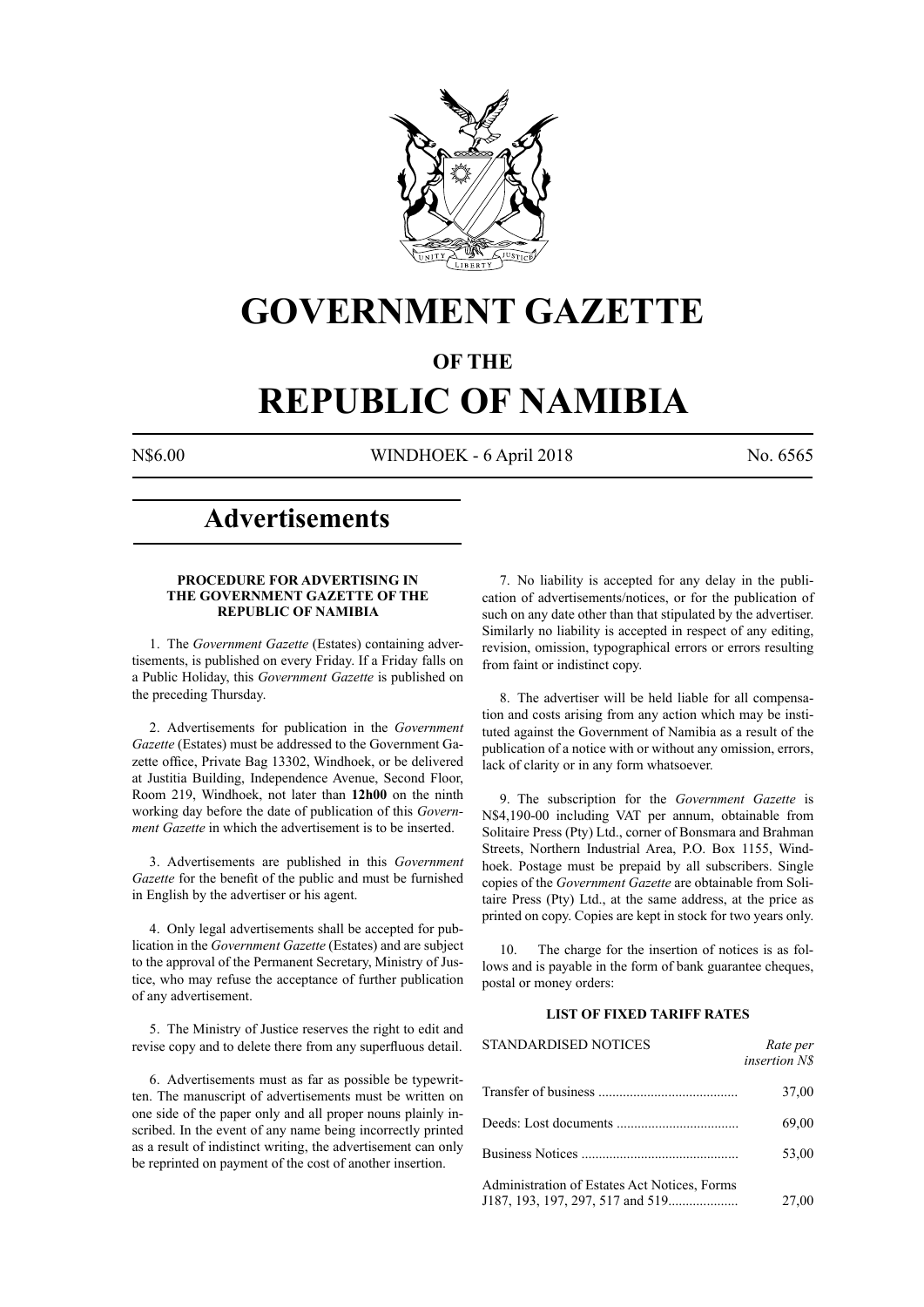| Insolvency Act and Companies Act Notices:                                                                                                              | 48,00  |
|--------------------------------------------------------------------------------------------------------------------------------------------------------|--------|
| N.B. Forms 2 and 6 additional statements according<br>to word count table, added to the basic tariff.                                                  | 333,00 |
|                                                                                                                                                        |        |
| Naturalisation notices (including a reprint for the                                                                                                    | 27,00  |
| Unclaimed moneys - only in the Government<br>Gazette, closing date 15 January (per entry of                                                            |        |
|                                                                                                                                                        | 13,00  |
|                                                                                                                                                        | 53,00  |
|                                                                                                                                                        | 27,00  |
| NON-STANDARDISED NOTICES                                                                                                                               |        |
| Company notices:                                                                                                                                       |        |
| Short notices: Meetings, resolutions, offers of<br>compromise, conversions of companies, voluntary<br>windings-up, etc.: closing of members' registers |        |
| for transfer and/or declarations of dividends                                                                                                          | 120,00 |
| Declaration of dividends with profit statements,                                                                                                       | 267,00 |
| Long notices: Transfers, changes in respect of<br>shares or capital, redemptions, resolutions,                                                         |        |
|                                                                                                                                                        | 373,00 |
|                                                                                                                                                        | 120,50 |

# **FORM J 187**

# **LIQUIDATION AND DISTRIBUTION ACCOUNTS IN DECEASED ESTATES LYING FOR INSPECTION**

In terms of section 35(5) of Act 66 of 1965, notice is hereby given that copies of the liquidation and distribution accounts (first and final, unless otherwise stated) in the estates specified below will be open for the inspection of all persons interested therein for a period of 21 days (or shorter or longer if specially stated) from the date specified or from the date of publication hereof, whichever may be the later, and at the offices of the Master and Magistrate as stated.

Should no objection thereto be lodged with the Master concerned during the specified period, the executor will proceed to make payments in accordance with the accounts.

83/2017 SHIPIKI Erastus, 41010102850, Omumbu Village, Omusati Region. Maria Nambongo, 54100510012. Otjiwarongo. Windhoek. A. Davids & Co., P.O. Box 11, Otjiwarongo.

1945/2016 SHININGAYAMWE Ndinelao Lovis, 82081410297, Ongwediva. Ongwediva and Oshakati. Windhoek. Bank Windhoek Limited, Trust Department, P.O. Box 15, Windhoek.

62/2017 NASHILONGO Loide, 53042000117, Onaniki-Tsandi. Oshakati. Windhoek. Bank Windhoek Limited, Trust Department, P.O. Box 15, Windhoek.

570/2017 VIEIRA Joao, 42091800104, Hammerkop Weg No. 20, Hochlandpark, Windhoek. Windhoek.

| Liquidators' and other appointees' notices                    | 80,00                     |
|---------------------------------------------------------------|---------------------------|
| Gambling house licences/Liquor licences                       | 120,00                    |
| SALES IN EXECUTION AND OTHER PUBLIC SALES:                    |                           |
|                                                               | 207,00                    |
| Public auctions, sales, tenders and welfare<br>organisations: | 69,00<br>171,00<br>253,00 |
| ORDERS OF THE COURT                                           |                           |
|                                                               |                           |

| Provisional and linal liquidations or                  |        |
|--------------------------------------------------------|--------|
|                                                        | 157,00 |
| Reduction of change in capital mergers, offers         |        |
|                                                        | 373.00 |
| Judicial managements, <i>curator bonis</i> and similar |        |
|                                                        | 373,00 |
|                                                        | 48.00  |
| Supersession and discharge of petitions (J.158)        | 40,00  |

11. The charge for the insertion of advertisements other than the notices mentioned in paragraph 10 is at the rate of N\$13,00 per cm double column. (Fractions of a cm must be calculated as a cm).

12. No advertisements shall be inserted unless the charge is prepaid. Cheques, drafts, postal or money orders must be made payable to the Ministry of Justice, Private Bag 13302, Windhoek.

Bank Windhoek Limited, Trust Department, P.O. Box 15, Windhoek.

1277/2017 ENGELBRECHT Johannes Jacobus, 47112000211, Gobabis. Fransiena Bardiena Engelbrecht, 52080801465. Gobabis. Windhoek. Bank Windhoek Limited, Trust Department, P.O. Box 15, Windhoek.

1037/2017 BLAAUW Jacomina Adriana Eksteen, 27031900042, Otjiwarongo. Otjiwarongo. Windhoek. Bank Windhoek Limited, Trust Department, P.O. Box 15, Windhoek.

1939/2017 FOURIE Marthinus Gerhardus, 5202- 1200728, Windhoek. Windhoek. Windhoek. Bank Windhoek Limited, Trust Department, P.O. Box 15, Windhoek.

1329/2017 KOTZE Rudolph, 37110900053, Swakopmund. Swakopmund. Windhoek. Bank Windhoek Limited, Trust Department, P.O. Box 15, Windhoek.

2021/2016 HANSEN Johannes, 44051600343, Windhoek. Pauline Zelda Hansen, 51063000173. Windhoek. Windhoek. Bank Windhoek Limited, Trust Department, P.O. Box 15, Windhoek.

1480/2014 NELULU Theopolina, 74062610337, Windhoek. Windhoek. Windhoek. Bank Windhoek Limited, Trust Department, P.O. Box 15, Windhoek.

639/2017 SIEPKER Eugen Bernard Johan, 3306- 2900105, Windhoek. Magaretha Johanna Siepker, 35100- 700114. Windhoek. Bank Windhoek Limited, Trust Department, P.O. Box 15, Windhoek.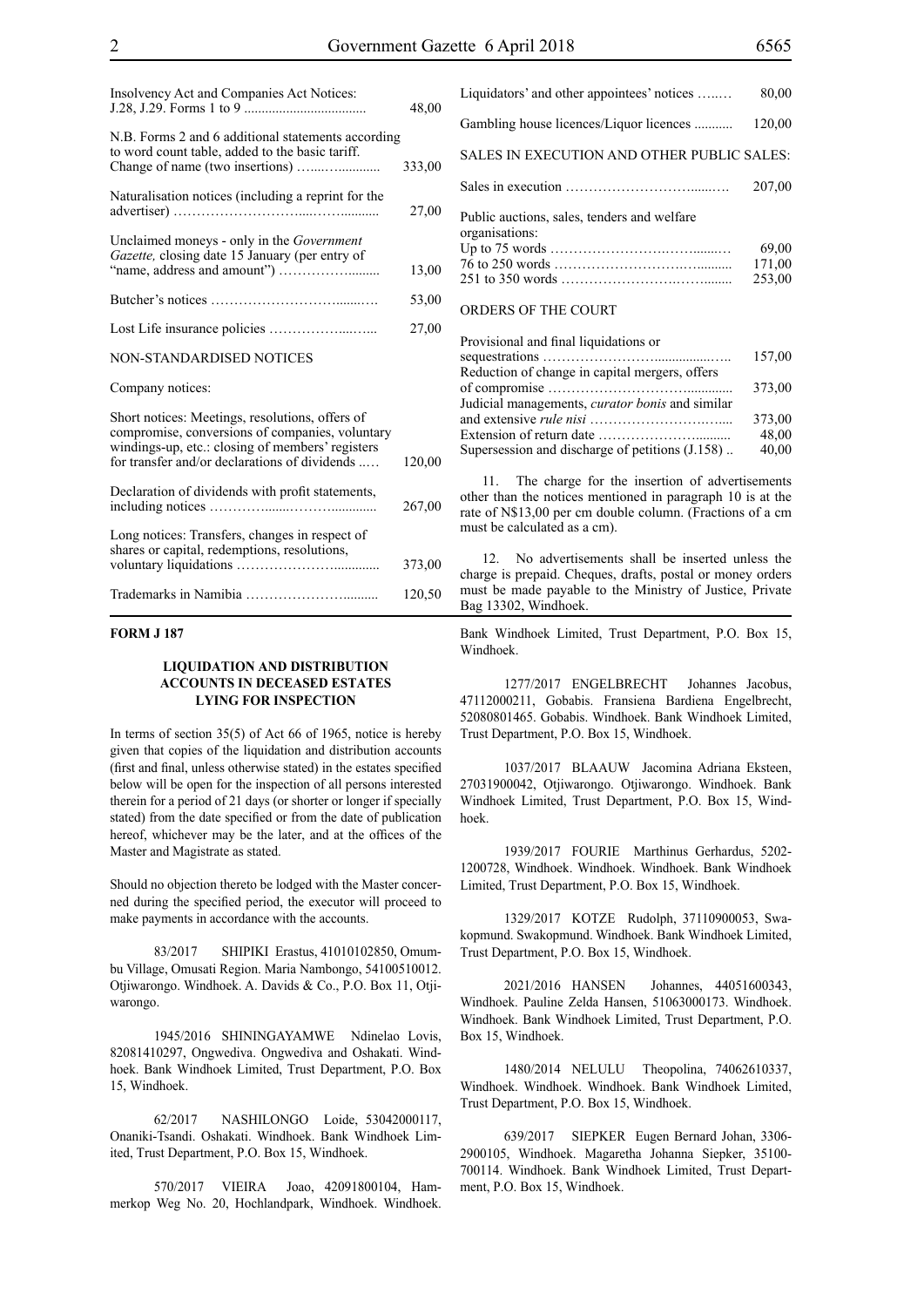131/2018 NAINDA Titus Leonhard, 46021500547, Otjiwarongo. Tabea Nainda, 50051300192. Otjiwarongo. Windhoek. FNB Trust Services Namibia (Pty) Ltd, P.O. Box 448, Windhoek, Namibia.

2026/2017 JASPERT Heinz Walter, 31030400210, Swakopmund. Swakopmund. Windhoek. FNB Trust Services Namibia (Pty) Ltd, P.O. Box 448, Windhoek, Namibia.

45/2018 SMIT Fransiena Johanna Abrama, 45102500309, Henties Bay. Swakopmund. Windhoek. FNB Trust Services Namibia (Pty) Ltd, P.O. Box 448, Windhoek, Namibia.

90/2017 VAN ZYL Carel Jacobus, 46010400236, Windhoek, 9 January 2017. Susanna van Zyl, 45121200447. Windhoek. Standard Executors & Trustees, P.O. Box 2164, Windhoek, Namibia.

1611/2017 VENTER Hendrik Cornelius Petrus, 41090900678, Erf 1732, 41 Hidipo Hamutenya Road, Walvis Bay, 6 August 2017. Diseree Venter, 50112200303. Windhoek. Walvis Bay. Standard Executors & Trustees, P.O. Box 2164, Windhoek, Namibia.

1181/2017 DE MAN Andrias Albertus, 390124- 00074, Auas Hills Retirement Village, Windhoek. Gobabis. Windhoek. B.N. Venter, P.O. Box 1265, Gobabis.

758/2017 KUHN Maria Isabella, 33070700381, Huis Deon Louw Old Age Home, Gobabis. Gobabis. Windhoek. B.N. Venter, P.O. Box 1265, Gobabis.

1342/2017 DOBBERSTEIN Horst Dieter, 50031- 200370, Mariental / Otjiwarongo. Windhoek. Mariental and Otjiwarongo. Martha S.L. Dobberstein, P.O. Box 5924, Ausspannplatz, Windhoek, Namibia.

1309/2017 JANSEN Susanna Martha, 34031000332, Rehoboth. Windhoek. Rehoboth. Martha S.L. Dobberstein, P.O. Box 5924, Ausspannplatz, Windhoek, Namibia.

1579/2017 DE WET Hendriena Wilhelmina Gloria, 31090700172, Swakopmund. Windhoek. Swakopmund. Estate Planning and Administration Services cc (EPAS), P.O. Box 80014, Windhoek, Namibia.

1065/2017 JESSEN Elizabeth Josina, 57111700309, Erf No. 671, Olympia, Windhoek. Windhoek. Christelle Cilliers, P.O. Box 4189, Windhoek.

281/2014 MUTAKALILUMO Josef Sitali, 5208- 010400098, Erf 943, Katima Mulilo. Katima Mulilo. Windhoek. Francois Erasmus, P.O. Box 6202, Windhoek.

1734/2017 BENJAMIN Titus, 46040400838, Windhoek, Namibia. Justina Ndinelago Nekwaya, 49010600521. Outapi. Windhoek. Charmaine Schultz & Co., P.O. Box 23823, Windhoek.

810/2017 AMUPOLO Onesmus, 4705171100243, Windhoek, Namibia. Nghaambenanye Amupolo, 500414- 00127. Windhoek. Charmaine Schultz & Co., P.O. Box 23823, Windhoek.

2030/2016 PRINSLOO George Diederik, 1708270- 0067, Windhoek. Supplementary. Windhoek. Emeleo Trust Services, P.O. Box 1447, Grootfontein.

1662/2017 VAN DER WESTHUIZEN Schalk Jacobus, 33010900155, Erf 272, Bethanie. Bethanie. Windhoek. Lentin, Botma & Van den Heever, P.O. Box 38, Keetmanshoop.

1385/2017 PAAPE Karl-Heinz, 3611120100277, Unit 1, Siegma Court, P.O. Box 826, Swakopmund. Swakopmund. Windhoek. Engling, Stritter & Partners, P.O. Box 43, Windhoek.

148/2018 FARMER Piet, 35041400113, Aroab. Aletta Christina Farmer, 41112300031. Keetmanshoop. Windhoek. F.M. Oehl Trust cc, P.O. Box 90290, Windhoek, Namibia.

#### **FORM J 193**

# **NOTICE TO CREDITORS IN DECEASED ESTATES**

All persons having claims against the estates mentioned below are hereby called upon to lodge their claims with the executors concerned, within 30 days (or otherwise as indicated) calculated from the date of publication hereof. The information is given in the following order: Estate number, surname and Christian names, date of birth, identity number, last address, date of death; surviving spouse's names, surname, date of birth and identity number; name and address of executor or authorised agent, period allowed for lodgement of claims if other than 30 days.

283/2018 GABRIEL Ndeshipewa Vanyenga, Windhoek, 11 April 1974, P.O. Box 359, Ongha, 74041100135, 10 November 2017. Dr. Weder, Kauta & Hoveka, Shop 27, Oshana Mall, Ongwediva, Private Bag 3725, Ongwediva, Republic of Namibia.

1875/2017 Tjazerua Lea Tjiunomunjo, Windhoek, 9 June 1967, 67060900462, P.O. Box 95566, Katurura, 1 August 2017. Dr. Weder, Kauta & Hoveka, Shop 27, Oshana Mall, Ongwediva, Private Bag 3725, Ongwediva, Republic of Namibia.

1424/2017 KALUWAPA Matheus, Windhoek, 28 August 1947, 47082800290, P.O. Box 90125, Ongwediva, 5 August 2014. Bertha Mutikisha, 12 June 1959, 59061200555. Dr. Weder, Kauta & Hoveka Incorporated, Shop 27, Oshana Mall, Ongwediva, Private Bag 3725, Ongwediva, Republic of Namibia.

339/2018 KOEN Jacobus Petrus, Windhoek, 29 February 1952, 52022900189, Otjiwarongo, 26 January 2018. Hester Christina Koen, 4 May 1955, 550410037. Bank Windhoek Ltd, P.O. Box 15, Windhoek.

314/2018 MEISSENHEIMER Irmgard Isolde, Windhoek, 22 March 1969, 69032210092, Windhoek, 4 February 2018. Bank Windhoek Ltd, P.O. Box 15, Windhoek.

1288/2016 FERNANDEZ Manuel, Windhoek, 4 May 1958, AD190273, unknown, 12 May 2012. Standard Executors & Trustees, P.O. Box 2164, Windhoek, Namibia.

364/2018 BEUKES Johannes Timotheus, Windhoek, 30 October 1964, 64103000058, Erf No. 2166, Khomasdal, Windhoek, Valerie Jane Beukes, 66082300459. Standard Executors & Trustees, P.O. Box 2164, Windhoek, Namibia.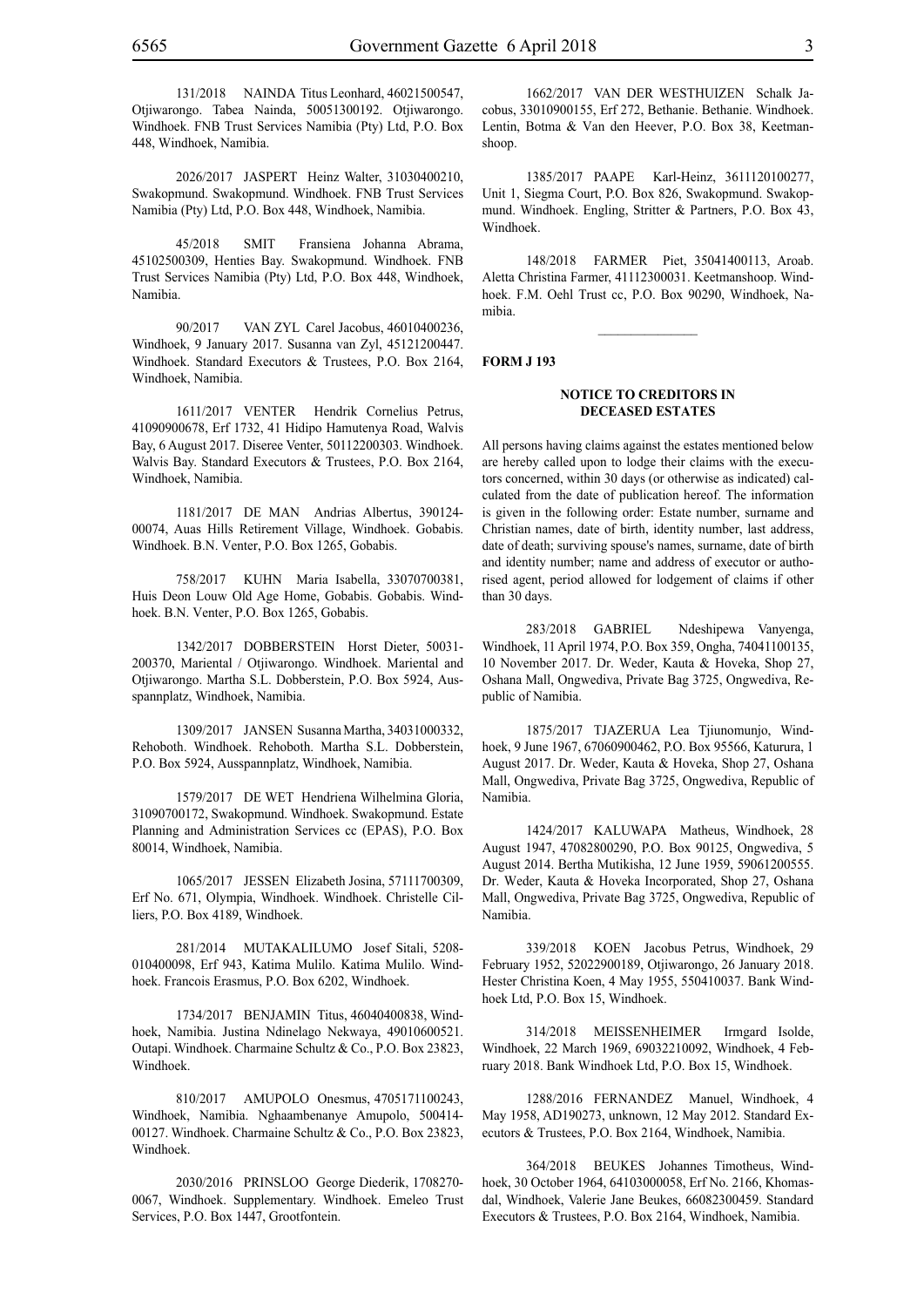346/2018 STEYN Johanna Catherina, Windhoek, 25 June 1943, 43062500115, Farm Aandster No. 307, Aranos, 3 December 2017. Stephanus Johannes Steyn, 4 February 1944, 44020400253. FNB Trust Services Namibia (Pty) Ltd, P.O. Box 448, Windhoek, Namibia.

391/2018 MOUTON Frederik Jacobus, Windhoek, 28 December 1938, 38122800181, Okahandja, 29 January 2018. F.M. Oehl Trust cc, P.O. Box 90290, Windhoek, Namibia.

353/2018 VAN NEEL Jacobus, Windhoek, 7 July 1952, 5207075140083, Upington, South Africa, 27 March 1987. Ragel Gertruida Susanna van Neel, 23 November 1950, 5011230715080. F.M. Oehl Trust cc, P.O. Box 90290, Windhoek.

311/2018 GORESEB Johannes, Windhoek, 20 October 1962, 62102000583, Erf No. 1051, Epako, 20 April 2014. Kempen-Maske Legal Practitioners, P.O. Box 55, Gobabis.

1380/2017 GAESEB Alexander, Windhoek, 14 July 1968, 68071410012, Erf No. 2661, Daureb Street, Mondesa, Swakopmund, 27 May 2017. Aina Keshiwa Uushona. Van Rensburg Associates, Am Strand Building, Tobias Hainyeko Street, P.O. Box 61, Swakopmund.

105/2018 HART Christine Jennifer, Windhoek, 16 January 1950, 5157989 (UK Passport), No. 33 Buckingham Court, Bognor Regis, West Sussex, UK, 17 October 2017. Pointbreak Trust and Estates (Pty) Ltd, P.O. Box 156, Windhoek.

1953/2017 LIBUTO Menias Brian, Windhoek, 16 October 1966, 66101601013, Windhoek, Namibia, 9 September 2017. K&M Trust Services, p.o. Box 9179, Eros, Windhoek, Namibia.

 $\frac{1}{2}$ 

# **FORM 1**

# **APPOINTMENT OF TRUSTEES AND LIQUIDATORS AND PROOF OF CLAIMS IN SEQUESTRATED ESTATES OR COMPANIES BEING WOUND UP**

Pursuant to subsection (3) of section fifty-six, section seventyseven and subsection (3) of section forty of the Insolvency Act, 1936, section 339, 366, 375 (5)(b) and 402 of the Companies Act, 1973, notice is hereby given that the persons mentioned below have been appointed trustee or liquidators, as the case may be, and that persons indebted to the estate or companies are required to pay their debts to them forthwith unless otherwise indicated.

Meetings of creditors of the said estate or companies will be held on the dates and the times and places mentioned below, for proof of claims against the estates or companies, for the purpose of receiving the trustees' or liquidators' reports as to the affairs and conditions of the estates or companies and for giving the trustees or liquidators directions concerning the sale of recovery or any matter relating to the administration thereof.

W33/16 **Vorentoe Meat Enterprises cc** (In Liquidation). I.R. McLaren, Liquidator, Bruni & McLaren, P.O. Box 11267, Klein Windhoek. 18 April 2018 at 10h00 before the Master of the High Court, Windhoek. First and Second general meetings of members and creditors.

W23/16 **Mercer Distribution (Namibia) cc** (In Liquidation). I.R. McLaren, Liquidator, Bruni & McLaren, P.O. Box 11267, Klein Windhoek. 18 April 2018 at 10h00 before the Master of the High Court, Windhoek. First and Second general meetings of members and creditors.

W24/16 **Namibia Canopies & Coatings cc** (In Liquidation). I.R. McLaren, Liquidator, Bruni & McLaren, P.O. Box 11267, Klein Windhoek. 18 April 2018 at 10h00 before the Master of the High Court, Windhoek. First and Second general meetings of members and creditors.

W31/16 **Central Hospitality and Casino cc** (In Liquidation). I.R. McLaren, Liquidator, Bruni & McLaren, P.O. Box 11267, Klein Windhoek. 18 April 2018 at 10h00 before the Master of the High Court, Windhoek. First and Second general meetings of members and creditors.

W20/16 **Absolute Cooling and Accessories cc** (In Liquidation). I.R. McLaren, Liquidator, Bruni & McLaren, P.O. Box 11267, Klein Windhoek. 18 April 2018 at 10h00 before the Master of the High Court, Windhoek. First and Second general meetings of members and creditors.

 $\frac{1}{2}$ 

#### **FORM 4**

# **LIQUIDATION ACCOUNTS AND PLANS OF DISTRIBUTION OR CONTRIBUTION IN SEQUESTRATED ESTATES OR COMPANIES BEING WOUND UP**

Pursuant to section 77 of the Co-operatives Act 1996 (as amended) notice is hereby given that the liquidation accounts and plans of distribution or contribution in the estates or companies/cooperatives mentioned below, will lie for inspection of creditors at the offices of the Registrar of Co-operatives, Luther Street, Windhoek and Investment Trust Company (Pty) Ltd .The particulars given are the following order: Name and description of estate/cooperative, description of account, place of account lying for inspection.

W07/17 **Verda Construction (Pty) Ltd** (In Liquidation). First and Final Liquidation and Distribution Account. Office of the Master of the High Court, Windhoek and Magistrate Walvis Bay for a period of 14 days as from 6 April 2018. D.J. Bruni, Liquidators, Bruni & McLaren, P.O. Box 11267, Klein Windhoek.

W16/17 **Erf Number Three Six Eight cc** (In Liquidation). First and Final Liquidation and Distribution Account. Office of the Master of the High Court, Windhoek and Magistrate Walvis Bay for a period of 14 days as from 6 April 2018. D.J. Bruni, Liquidators, Bruni & McLaren, P.O. Box 11267, Klein Windhoek.

# **IN THE MAGISTRATE'S COURT OF NAMIBIA CASE NO: 2133/13**

 $\mathcal{L}_\text{max}$ 

In the matter between:

**PUPKEWITZ & SONS (PTY) LTD** Plaintiff

and

**HASSAN DADI ALLI** Second Defendant

**GIGI'S CONSTRUCTION** First Defendant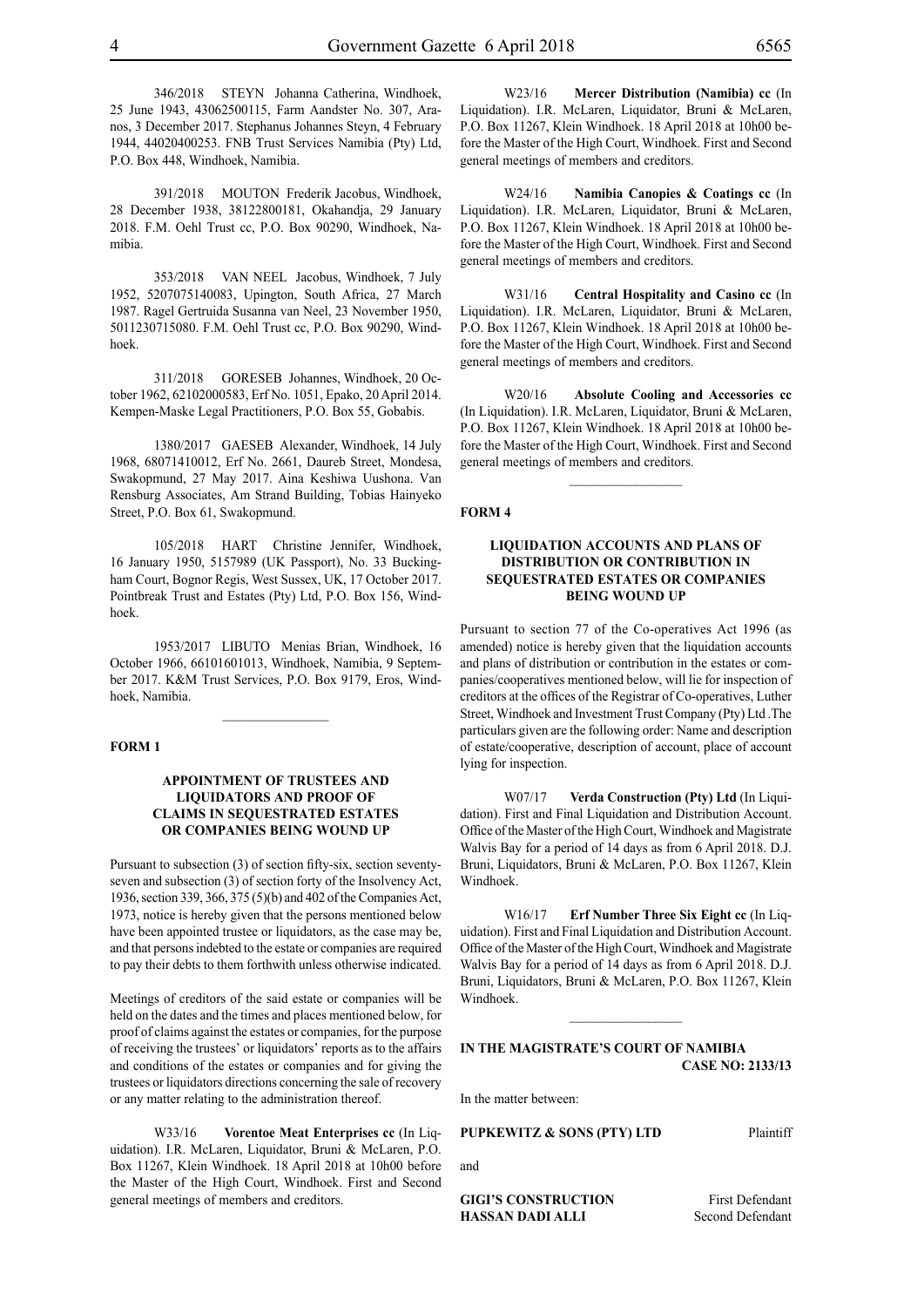# **NOTICE OF SALE IN EXECUTION OF IMMOVABLE PROPERTY**

Pursuant to a Judgment of the above Honourable Court granted on **4 JUNE 2013**, the following immovable property will be sold without reserve and voetstoots by the Deputy Sheriff of the District of **HENTIES BAY** on **20 APRIL 2018** at **11H00** at ERF NO. 1550 HENTIES BAY

| <b>CERTAIN:</b> | Erf No. 1550 Henties Bay (Extension 6)                                             |
|-----------------|------------------------------------------------------------------------------------|
| SITUATE:        | In the Municipality of Hentiesbaai<br>(Registration Division "G")<br>Erongo Region |
| MEASURING:      | 982 (nine eight two) square metres                                                 |

CONSISTING: Undeveloped Erf

HELD BY: Deed of Transfer No. T2142/2011

The "Conditions of Sale-in-Execution" will lie for inspection at the office of the Deputy Sheriff at WALVIS BAY and at the Head Office of Plaintiff at WINDHOEK and Plaintiff's Attorneys, Fisher, Quarmby & Pfeifer, at the undermentioned address.

Dated at WINDHOEK this 5th day of FEBRUARY 2018

FISHER, QUARMBY & PFEIFER Legal Practitioners for Plaintiff C/O Robert Mugabe Ave, & Thorer Street (Entrance 43 Burg Street) PO BOX 37. WINDHOEK

# **IN THE MAGISTRATE COURT OF NAMIBIA (Main Division)**

 $\frac{1}{2}$ 

**CASE NO: 2410/2016**

In the matter between:

**CITY OF WINDHOEK** Plaintiff/Judgment Creditor

and

**SHIREEN MACDELINE NEHEMIA** Defendant/ Judgment Debtor

#### **NOTICE OF SALE IN EXECUTION**

IN THE EXECUTION of a Judgment granted by the Magistrate Court of Namibia the following immovable property will be sold "voetstoots" by the Deputy Sherriff of the Court on **WEDNESDAY, 24 APRIL 2018** at **12h00** at:

| <b>CERTAIN:</b> | Erf No. 99 Wanaheda, as shown and<br>more fully described in Deed of Transfer<br>No.T 1909/2000 |
|-----------------|-------------------------------------------------------------------------------------------------|
| SITUATE:        | Municipality of Windhoek<br>(Registration Division "K")<br>Khomas Region                        |

MEASURING: 400 square metres

# HELD BY Deed of Transfer No. T 1909/2000

RESERVED PRICE:

- a) N\$ 65 554.00 (CAP) for Mortgage Bond B 1912/00 National Housing Enterprise;
- b) Outstanding levies, rates and taxes;
- c) Messenger's fees;

THE PROPERTY CONSISTS OF: Kitchen, Lounge, 3 Bedrooms, Bathroom and toilet

The "Conditions of Sale in Execution" will lie for inspection at the office of the Deputy Sherriff in Windhoek, and at the Head Office of Plaintiff in Windhoek at Plaintiffs Attorneys, Kopplinger Boltman at the under mentioned address.

DATED at WINDHOEK this 24th day of JANUARY 2018.

KÖPPLINGER BOLTMAN EGAL PRACTITIONER FOR EXECUTION CREDITOR NO 10 JAKARANDA STREET SUIDERHOF **WINDHOEK** 

# **In the MAGISTRATE'S COURT for the DISTRICT of WINDHOEK**

**HELD at WINDHOEK Case No. 358/2017**

In the matter between:

**NAMIBIA KALAHARI SAFARIS (PTY) LTD** Execution Creditor

and

**AARON NEKONGO** 2nd Execution Debtor

#### **NOTICE OF SALE IN EXECUTION**

In pursuance of judgment granted on **27 February 2017**, the following immovable property will be sold "voetstoots" by the Messenger of the Court for the District of **Windhoek** on **20 April 2017** at **09h30** at ERF 153 NAU AIB, OKAHANDJA:

| <b>CERTAIN:</b>       | Erf 153 Nau Aib                                                                        |
|-----------------------|----------------------------------------------------------------------------------------|
| SITUATE:              | In the Municipality of Okahandja<br>(Registration Division "J")<br>Otjozondjupa Region |
| <b>MEASURING:</b>     | 555 square metres                                                                      |
| <b>RESERVE PRICE:</b> | Without reserve                                                                        |
|                       | IMPROVEMENTS: 3 Bedrooms, Lounge Dining Room<br>Kitchen 2½ Bathrooms                   |

The "Conditions of the Sale in Execution" will lie for inspection at the office of the Messenger of the Court in Windhoek, and at the offices of the Plaintiffs Legal Practitioners, Etzold-Duvenhage, at the undermentioned address.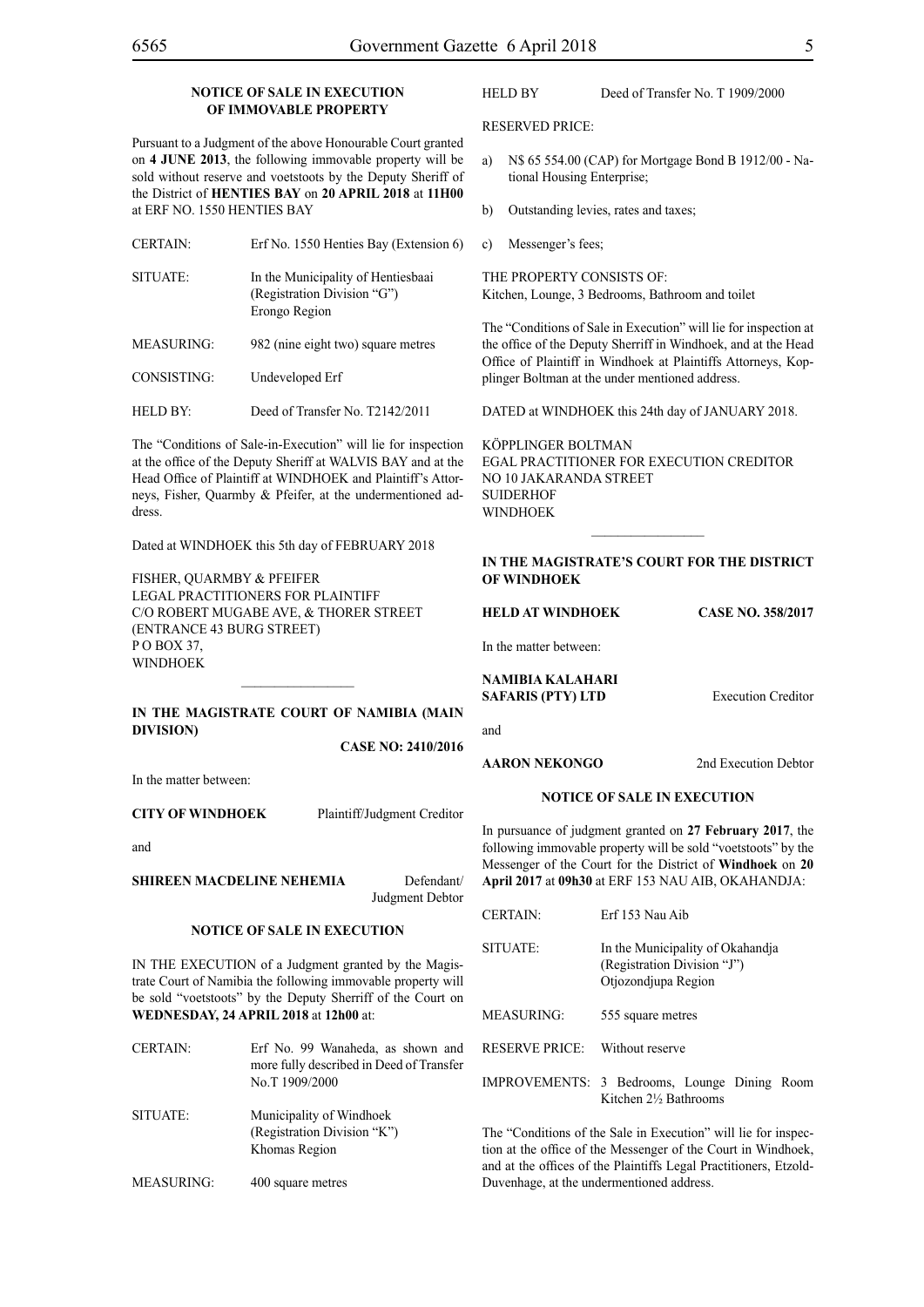|                                                                                                                                                                                                                                                     |                            | DATED at WINDHOEK this 14th day of February 2018.                                                                          |                                                                                                                         | <b>HEINRICH SCHWEIGER</b>                                                                                                       |                                                                                                                 | Plaintiff |
|-----------------------------------------------------------------------------------------------------------------------------------------------------------------------------------------------------------------------------------------------------|----------------------------|----------------------------------------------------------------------------------------------------------------------------|-------------------------------------------------------------------------------------------------------------------------|---------------------------------------------------------------------------------------------------------------------------------|-----------------------------------------------------------------------------------------------------------------|-----------|
| <b>ETZOLD DUVENHAGE</b><br>LEGAL PRACTITIONER FOR PLAINTIFF<br>33 FELD STREET                                                                                                                                                                       |                            | and                                                                                                                        |                                                                                                                         |                                                                                                                                 |                                                                                                                 |           |
|                                                                                                                                                                                                                                                     |                            | <b>GAMIKAUB (PTY) LTD</b>                                                                                                  |                                                                                                                         | Defendant                                                                                                                       |                                                                                                                 |           |
|                                                                                                                                                                                                                                                     | <b>WINDHOEK</b>            |                                                                                                                            |                                                                                                                         |                                                                                                                                 | <b>NOTICE OF SALE IN EXECUTION</b>                                                                              |           |
|                                                                                                                                                                                                                                                     |                            |                                                                                                                            |                                                                                                                         |                                                                                                                                 |                                                                                                                 |           |
|                                                                                                                                                                                                                                                     | <b>WINDHOEK</b>            | IN THE HIGH COURT OF NAMIBIA, MAIN DIVISON,                                                                                |                                                                                                                         |                                                                                                                                 | IN EXECUTION of a Judgment granted by the above Hon-<br>ourable Court on 19 March 2014, the following immovable |           |
| CASE NO.: HC-MD-CIV-ACT-CON-2017/00988                                                                                                                                                                                                              |                            | property will be sold without reserve and "voetstoots" by the<br>Deputy Sheriff for the district of Karibib on Tuesday, 17 |                                                                                                                         |                                                                                                                                 |                                                                                                                 |           |
|                                                                                                                                                                                                                                                     | In the matter between:     |                                                                                                                            |                                                                                                                         | Republic of Namibia:                                                                                                            | April 2018 at 11h00 on Farm Goas No. 79, Karibib District,                                                      |           |
|                                                                                                                                                                                                                                                     | <b>FIRST NATIONAL BANK</b> |                                                                                                                            |                                                                                                                         |                                                                                                                                 |                                                                                                                 |           |
|                                                                                                                                                                                                                                                     | OF NAMIBIA LIMITED         |                                                                                                                            | Plaintiff                                                                                                               | <b>CERTAIN:</b>                                                                                                                 | Farm Goas No. 79                                                                                                |           |
| and                                                                                                                                                                                                                                                 |                            |                                                                                                                            |                                                                                                                         | SITUATE:                                                                                                                        | (Registration Division "H")                                                                                     |           |
|                                                                                                                                                                                                                                                     | <b>CICEL CLIVE TITUS</b>   |                                                                                                                            | Defendant                                                                                                               | <b>MEASURING:</b>                                                                                                               | 14,262 (fourteen comma two six two)<br>hectares                                                                 |           |
|                                                                                                                                                                                                                                                     |                            | <b>NOTICE OF SALE IN EXECUTION</b>                                                                                         |                                                                                                                         |                                                                                                                                 |                                                                                                                 |           |
|                                                                                                                                                                                                                                                     |                            |                                                                                                                            |                                                                                                                         | HELD:                                                                                                                           | Under Deed of Transfer No T 3145/1994                                                                           |           |
| In execution of a Judgement granted by the above Honourable<br>Court, the following property will be sold by public auction by<br>the Deputy Sheriff of Rehoboth on 18 April 2018, 10H00 at<br>Erf No. 326, Block G, Rehoboth, Republic of Namibia. |                            |                                                                                                                            | <b>IMPROVEMENTS:</b> Residential Facilities<br>Lodge: 5 Roomed Dwelling House with<br>Veranda, 10 Roomed Dwelling House |                                                                                                                                 |                                                                                                                 |           |
|                                                                                                                                                                                                                                                     | <b>CERTAIN:</b>            | Erf No. G 326, Rehoboth                                                                                                    |                                                                                                                         |                                                                                                                                 | with Veranda, Swimming Pool, Cold<br>Room with Work Area, Engine Room<br>with 2 Room Workshop, Garage with 3    |           |
|                                                                                                                                                                                                                                                     | SITUATE:                   | In the Town of Rehoboth                                                                                                    |                                                                                                                         |                                                                                                                                 | Store Rooms, 2 Workers Rooms, Ani-                                                                              |           |
|                                                                                                                                                                                                                                                     |                            | (Registration Division "M")<br>Hardap Region                                                                               |                                                                                                                         |                                                                                                                                 | mal and Chicken Pens<br>School: Kitchen and Dining Room with                                                    |           |
|                                                                                                                                                                                                                                                     | <b>MEASURING:</b>          | 965 (nine six five) square meters                                                                                          |                                                                                                                         |                                                                                                                                 | 4 Store Rooms, 5 Room Flat, 4 Room<br>Flat, 6 Room Flat, 6 Classrooms, Out-                                     |           |
|                                                                                                                                                                                                                                                     | HELD:                      | BY LANDTITLE dated 2 MAY 1989                                                                                              |                                                                                                                         |                                                                                                                                 | building with Garage, 15 Room Build-<br>ing, 28 Rooms with Toilets and Show-                                    |           |
|                                                                                                                                                                                                                                                     |                            | IMPROVEMENTS: Kitchen, Lounge, Dining Room, 3 Bed-                                                                         |                                                                                                                         |                                                                                                                                 | ers, 3 Teachers Units, Store Rooms,<br>Engine Room with Gen Set Borehole                                        |           |
|                                                                                                                                                                                                                                                     |                            | rooms, 2 Bathrooms<br>Outbuilding with 1 bedroom                                                                           |                                                                                                                         |                                                                                                                                 | with Sub Pump Small Church Building<br>Large Church Building, 2 Water Res-                                      |           |
|                                                                                                                                                                                                                                                     |                            |                                                                                                                            |                                                                                                                         |                                                                                                                                 | ervoirs, 3 Garages with 3 Store Rooms                                                                           |           |
|                                                                                                                                                                                                                                                     | <b>CONDITIONS OF SALE:</b> |                                                                                                                            |                                                                                                                         |                                                                                                                                 | Borehole without Installation, 5 Bore-<br>hole without Installation Water Supply                                |           |
| 1.                                                                                                                                                                                                                                                  |                            | The Sale is subject to provisions of the High Court Act<br>no. 16 of 1990, as amended, and the property will be sold       |                                                                                                                         |                                                                                                                                 | Stock proof Fencing, 12 Grazing Camps                                                                           |           |
| "voetstoots" according to the existing title deed.                                                                                                                                                                                                  |                            |                                                                                                                            |                                                                                                                         | The "Conditions of Sale in Execution" will lie for inspection<br>at the office of the Deputy Sheriff, Karibib and at the Plain- |                                                                                                                 |           |
| The complete Conditions of Sale will be read out at the<br>2.<br>time of the sale, and may be inspected beforehand at the<br>offices of the Plaintiff and Plaintiff's attorney at the un-                                                           |                            |                                                                                                                            | tiff's Legal Practitioners, Behrens & Pfeiffer, at the under-                                                           |                                                                                                                                 |                                                                                                                 |           |
|                                                                                                                                                                                                                                                     |                            | mentioned address.                                                                                                         |                                                                                                                         |                                                                                                                                 |                                                                                                                 |           |
|                                                                                                                                                                                                                                                     | Sheriff, Rehoboth.         | dermentioned address, as also at the offices of the Deputy                                                                 |                                                                                                                         |                                                                                                                                 | DATED at WINDHOEK on this 12th day of MARCH 2018.                                                               |           |
|                                                                                                                                                                                                                                                     |                            |                                                                                                                            | <b>BEHRENS &amp; FEIFFER</b>                                                                                            |                                                                                                                                 |                                                                                                                 |           |
|                                                                                                                                                                                                                                                     |                            | Dated at WINDHOEK on the 22nd day of FEBRUARY 2018.                                                                        |                                                                                                                         | SUITE 141, MAERUA MALL                                                                                                          | LEGAL PRACTITIONER FOR PLAINTIFF                                                                                |           |
| <b>J C VAN WYK ATTORNEYS</b>                                                                                                                                                                                                                        |                            | <b>CENTAURUS ROAD</b>                                                                                                      |                                                                                                                         |                                                                                                                                 |                                                                                                                 |           |

J C VAN WYK ATTORNEYS Legal Practitioner for Plaintiff 18 LOVE STREET WINDHOEK

# **IN THE HIGH COURT OF NAMIBIA, MAIN DIVISION, WINDHOEK**

 $\frac{1}{2}$ 

**CASE NO: I 1766/2012**

In the matter between:

In the matter between:

WINDHOEK

**- Windhoek)**

**STANDARD BANK** 

**Judgement Creditor/Plaintiff** 

 $\frac{1}{2}$ 

**IN THE HIGH COURT OF NAMIBIA (Main Division**

**CASE NO: HC-MD-CIV-ACT-CON-2017/01180**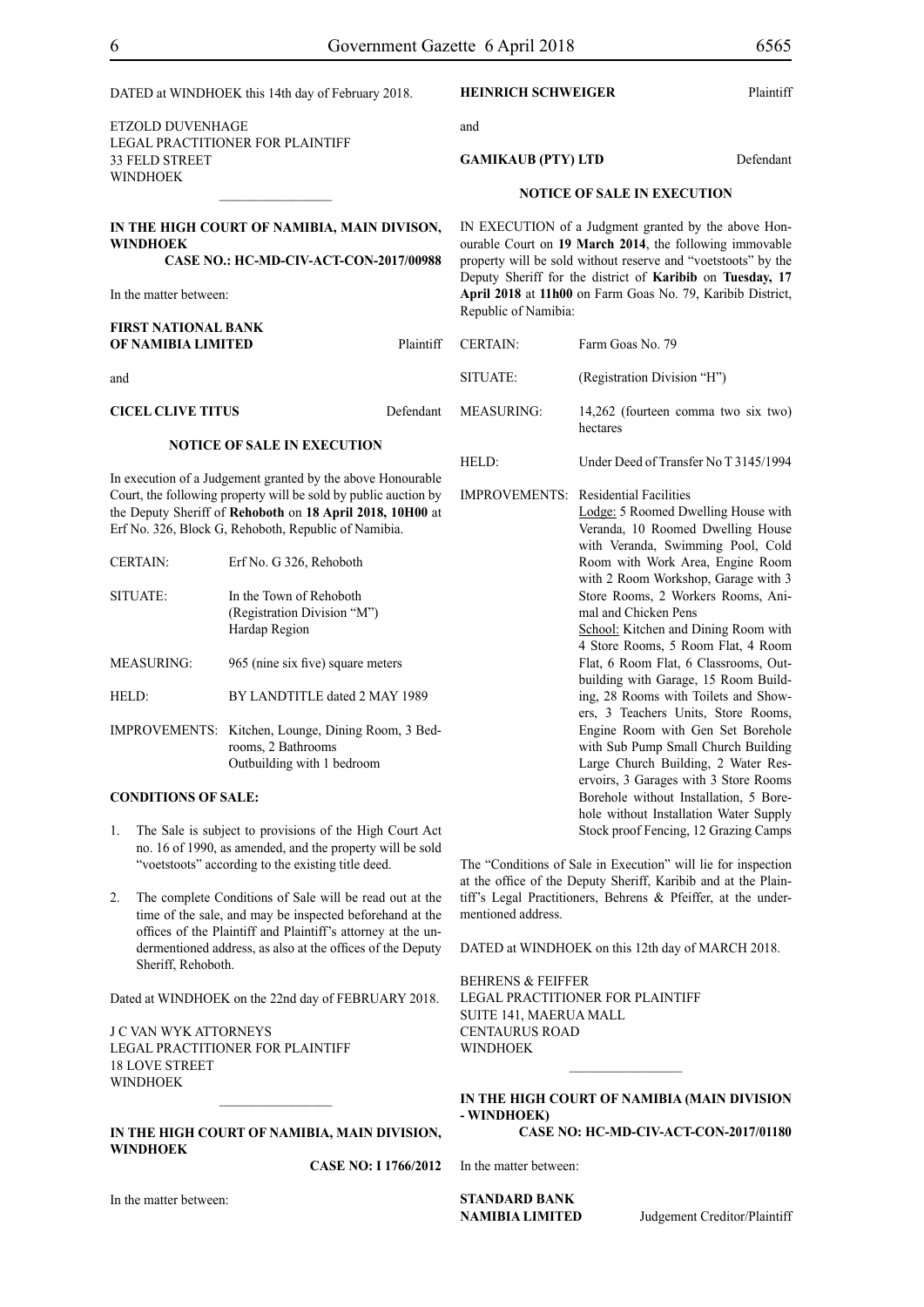and

**J CATITA IMPEX CC** Judgment Debtor/Defendant

### **NOTICE OF SALE IN EXECUTION**

IN EXECUTION OF COURT ORDER of THE HIGH COURT OF NAMIBIA, given on **10 NOVEMBER 2017** in the abovementioned case, a judicial sale by public auction will be held on **10 APRIL 2018** at **10H00** at NO. 422 INDEPENDENCE AVENUE, WINDHOEK, of the following property:

| <b>CERTAIN:</b> | Erf 6741, Haus Talblick Unit 5, Wecke |
|-----------------|---------------------------------------|
|                 | Street                                |

| SITUATED: | In the Municipality of Windhoek |
|-----------|---------------------------------|
|           | (Registration Division "K")     |
|           | Khomas Region                   |

MEASURING: 177 (one seven seven) square metres

Sectional Plan: No. 26/2003 and Sectional Title: No. 36/2003(4) Unit.

#### **CONDITIONS OF SALE:**

- 1. The sale will be held without reserve and property will be sold to the highest bidder.
- 2. The property will be sold "voetstoots".
- 3. Payment shall be made in cash or by bank guaranteed cheque.

DATED at WINDHOEK this 17th day of JANUARY 2018.

ANGULACO. INCORPORATED Legal Practitioner for Judgement Creditor/ PLAINTIFF Unit 112 E/F Block C Maerua Park, Centaurus Street WINDHOEK

# **IN THE HIGH COURT OF NAMIBIA CASE NO. HC-MD-CIV-ACT-CON-2016/02203**

 $\frac{1}{2}$ 

In the matter between:

# **STANDARD BANK NAMIBIA LIMITED** Plaintiff

and

**SERAPHIA LINUS** Defendant

#### **NOTICE OF SALE IN EXECUTION**

In execution of a Judgment of the above Honourable Court dated **11 August 2017** in the above action, a sale without reserve, will be held by the Deputy Sheriff, **ONGWEDIVA**, at Erf 2712, ONGWEDIVA, on **26 APRIL 2018**, at **09H00**, of the under mentioned property:

| CERTAIN: | Erf 2712                                                                 |
|----------|--------------------------------------------------------------------------|
| SITUATE: | In the Town of Ongwediva<br>(Registration Division "A")<br>Oshana Region |

| MEASURING: | 450 (four hundred and fifty) square me- |
|------------|-----------------------------------------|
|            | tres                                    |

IMPROVEMENTS: 1 x Lounge, 1 x Kitchen, 1 x Bathroom, 3 x Bedrooms, 1 x Carport

TERMS 10% of the purchase price and the auctioneers' commission must be paid on the date of the sale. The further terms and conditions of the sale will be read prior to the auction and lie for inspection at the office of the Deputy Sheriff, OTJI-WARONGO and at the offices of the execution creditor's attorneys.

DATED at WINDHOEK this 23rd day of MARCH 2018.

DR WEDER KAUTA & HOVEKA INC. Legal Practitioner for Plaintiff 3' Floor WKH House Jan Jonker Road WINDHOEK

# **IN THE HIGH COURT OF NAMIBIA CASE NO: HC-MD-CIV-ACT-CON-2016/03254**

 $\frac{1}{2}$ 

In the matter between:

# **STANDARD BANK NAMIBIA LIMITED**

Plaintiff

and

**HERMAN MANNETUS AUTANGA** First Defendant **KLERIA NANGOMBE AUTANGA** Second Defendant

# **NOTICE OF SALE IN EXECUTION OF IMMOVABLE PROPERTY**

Pursuant to Judgment of the above Honourable Court granted on **8 SEPTEMBER 2017** the following immovable property will be sold without reserve and voetstoots by the Deputy Sheriff of the District of **WALVIS BAY** on **27 APRIL 2018** at **10h00** at ERF 2687, EXT NO. 8, WALVIS BAY, REPUBLIC OF NAMIBIA

| <b>CERTAIN</b>         | Erf No. 2687                                                                                                                                                                |
|------------------------|-----------------------------------------------------------------------------------------------------------------------------------------------------------------------------|
| SITUATE <sup>.</sup>   | In the Municipality of Walvis Bay<br>(Registration Division "F")<br>Erongo Region                                                                                           |
| MEASURING <sup>.</sup> | 1025 (one zero two five) square<br>metres                                                                                                                                   |
| CONSISTING OF:         | 1 x Open Plan Kitchen, 1 x Lounge<br>with tiles, 1x Main bedroom with<br>en-suite bathroom, 1 x Bathroom, 1<br>x Double Garage (half built), with<br>Builded boundary Walls |

The "Conditions of Sale-in-Execution" will lie for inspection at the office of the Deputy Sheriff at WALVIS BAY and at the Head Office of Plaintiff at WINDHOEK and Plaintiff's Attorneys, Fisher, Quarmby & Pfeifer, at the under mentioned address.

Dated at WINDHOEK this 8th day of MARCH 2018.